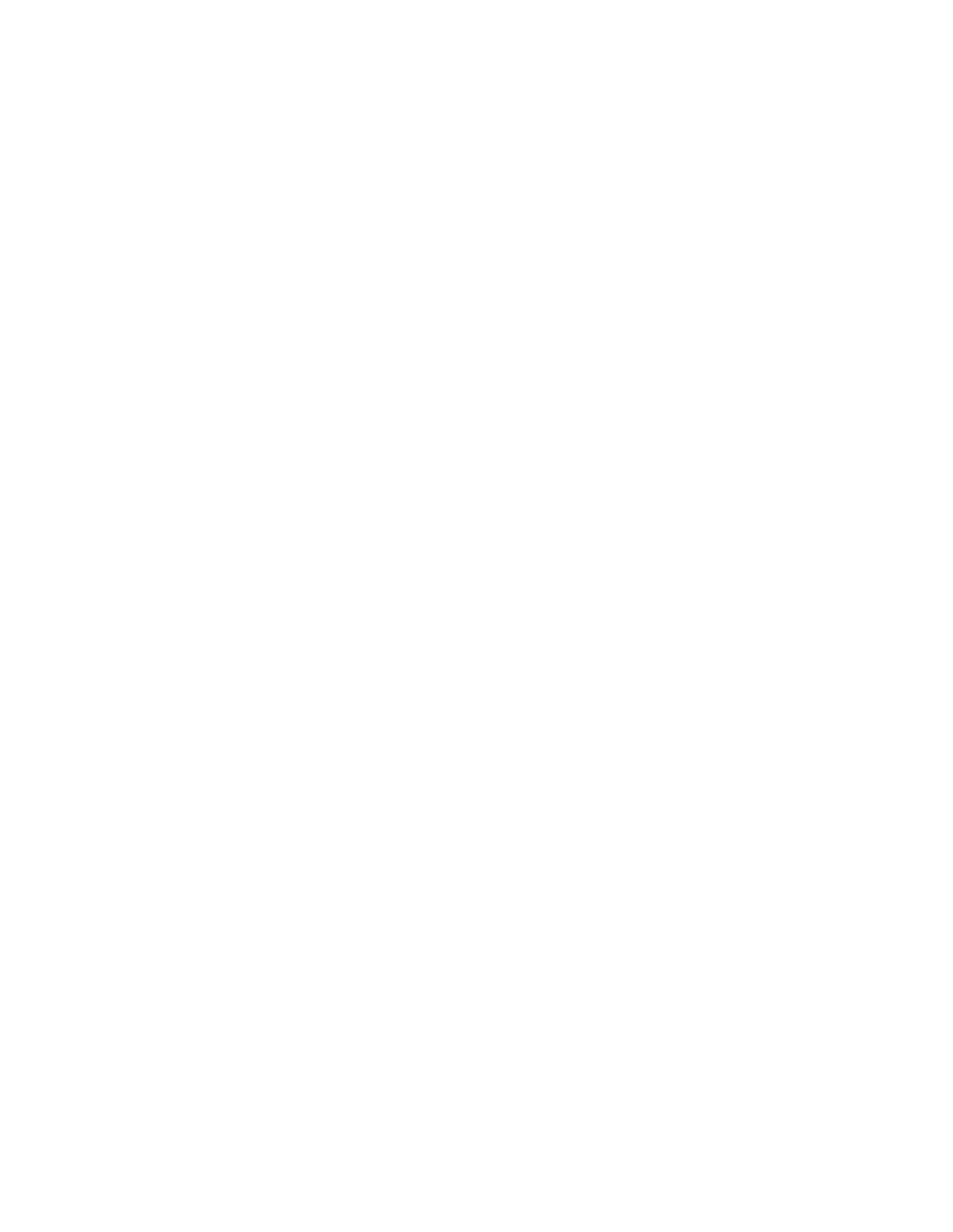

# **2.0 INTRODUCTION AND PURPOSE**

## **2.1 PURPOSE OF THE SUBSEQUENT EIR**

The City of Lake Forest (City) undertook analysis of the proposed Portola Center Area Plan 2008-01 and Tentative Tract Map Nos. 15353 and 17300 (the proposed project) and evaluated it against the standards set forth in Public Resources Code, Section 21166 and State California Environmental Quality Act (CEQA) Guidelines, Section 15162. That analysis is set forth in the Modified Initial Study attached hereto as Appendix 11.1, *Modified Initial Study and Notice of Preparation*. The City is the Lead Agency under CEQA and has determined that a Subsequent Environmental Impact Report (SEIR) is required for the proposed project (State Clearinghouse No. 2012061063). This SEIR has been prepared in conformance with CEQA (California Public Resources Code [PRC] Section 21000 et seq.); CEQA Guidelines (California Code of Regulations [CCR], Title 14, Section 15000 et seq.); and the rules, regulations, and procedures for the implementation of CEQA, as adopted by the City. The principal CEQA Guidelines sections governing content of this document include Article 9 (*Contents of Environmental Impact Reports*) (Sections 15120 through 15132), and Section 15162 (*Subsequent EIRs and Negative Declarations*).

The purpose of this SEIR is to review the existing conditions, analyze potential environmental impacts, and identify feasible mitigation measures to reduce potentially significant effects of the proposed project. For more detailed information regarding the proposal, refer to Section 3.0, *Project Description*.

The City (which has the principal responsibility of processing and approving the project) and other public (i.e., responsible and trustee) agencies, that may use this SEIR in the decision-making or permit process, will consider the information in this SEIR, along with other information that may be presented during the CEQA process. Environmental impacts are not always mitigatable to a level considered less than significant; in those cases, impacts are considered significant unavoidable impacts. In accordance with Section 15093(b) of the CEQA Guidelines, if a public agency approves a project that has significant impacts that are not substantially mitigated (i.e., significant unavoidable impacts), the agency shall state in writing the specific reasons for approving the project, based on the Final SEIR and any other information in the public record for the project. This is termed, per Section 15093 of the CEQA Guidelines, a "statement of overriding considerations."

This document analyzes the environmental effects of the project to the degree of specificity appropriate to the current proposed actions, as required by Section 15146 of the CEQA Guidelines. The analysis considers the activities associated with the project to determine the short-term and long-term effects associated with their implementation. This SEIR discusses both the direct and indirect impacts of this project, as well as the cumulative impacts associated with other past, present, and reasonably foreseeable future projects.

### **2.2 CEQA DOCUMENT TIERING**

The project site is part of the larger Opportunities Study Area (OSA) and is one of several properties, which were systematically analyzed by the City for land use changes from industrial,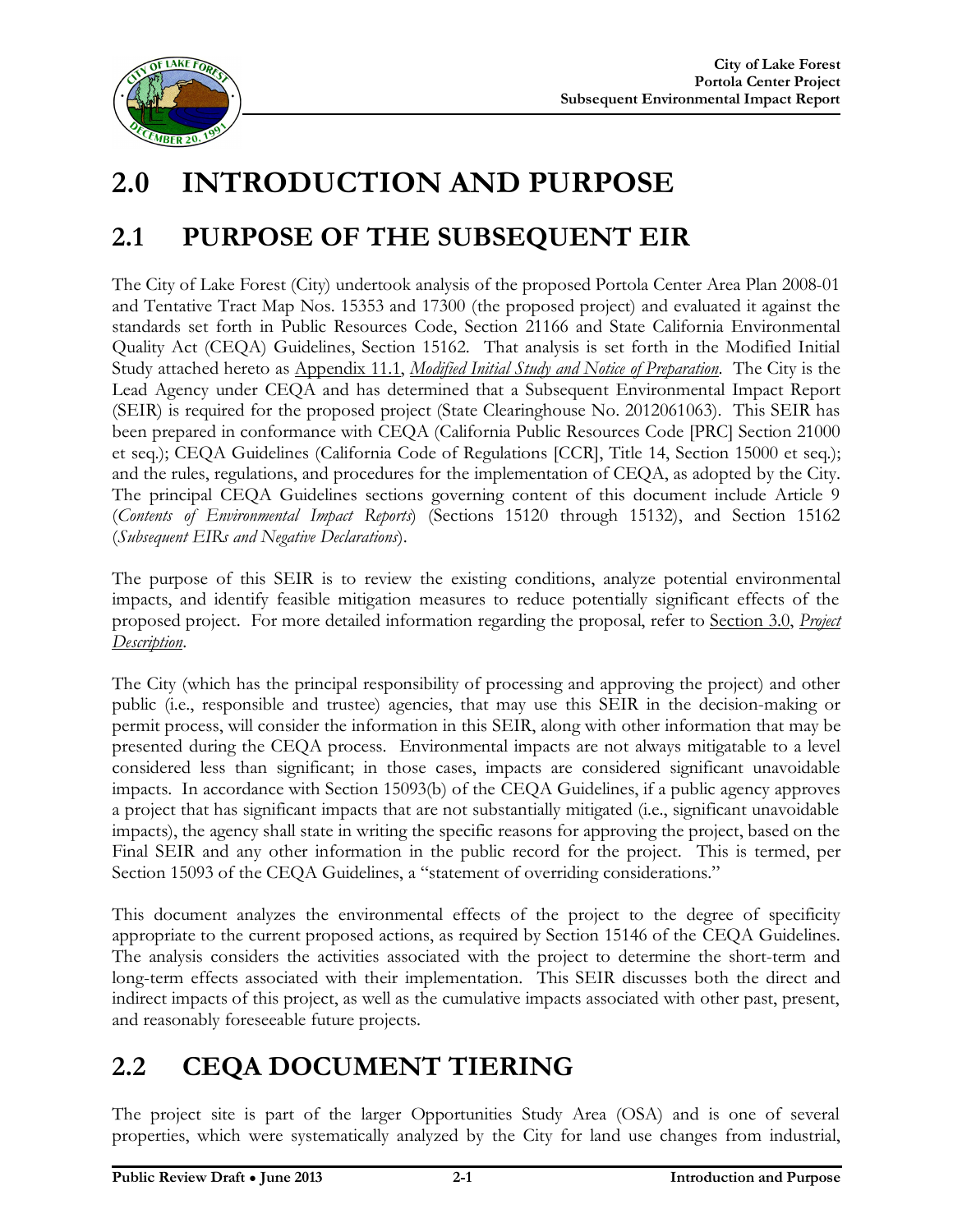

business park, and commercial to residential uses. These land use changes (General Plan Amendment 2008-02 and Zone Changes 2008-01 through 2008-05) were approved by the City after the closure of the El Toro Marine Corps Air Station (El Toro MCAS). It is noted that these entitlement numbers refer to the entire OSA, while GPA 2008-02C and Zone Change 2008-03 refer specifically to the project site. Prior to approval of these land uses changes, the City initiated an Opportunities Study in order to examine the impacts and benefits of land use changes proposed by the City. The *City of Lake Forest Opportunities Study Final Program Environmental Impact Report* (OSA PEIR), dated May 23, 2008, was prepared to consider the potential environmental impacts that would result from implementation of General Plan Amendment 2008-02 and Zone Changes 2008- 01 through 2008-05.

Per Section 15168(d) of the CEQA Guidelines, the Program EIR can be used to simplify the task of preparing environmental documents on later parts of the program. The Program EIR provides the basis in an Initial Study for determining whether the later activity may have any significant effects; and be incorporated by reference to deal with regional influences, secondary effects, cumulative impacts, broad alternatives, and other factors that apply to the program as a whole.

The OSA PEIR, which included analyses for General Plan Amendment 2008-02C and Zone Change 2008-03 for the project site (as Site 2), was certified in June 2008. The OSA PEIR is available in hard copy format at the City of Lake Forest and on the City's web site. General Plan Amendment 2008-02C and Zone Change 2008-03 were approved by the City Council in July and August 2008.

#### **2.2.1 THE TIERING PROCESS**

To avoid repetition, wasted time, and unnecessary speculation, a lead agency may "tier" EIRs for a sequence of actions so that the later EIRs incorporate and build on the information in the previous EIRs. (PRC Sections 21068.5, 21093; CEQA Guidelines Section 15152.) In particular, tiering may be used when the sequence of environmental review begins with an EIR prepared for a program, plan, policy, or ordinance, such as the OSA PEIR. (PRC Section 21094(a); CEQA Guidelines Section 15152(d).) The first-tier EIR may be followed by an EIR for another plan or policy of lesser scope, or a site-specific EIR for a specific project. (PRC Section 21094(a); CEQA Guidelines Sections 15152(b), 15385(a).

Once a first-tier EIR, such as the OSA PEIR, has been certified for a program, plan, policy, or ordinance, the significant environmental effects of a later plan or policy of lesser scope or a later development project must be examined using a tiered EIR. (PRC Section 21094(a).) The secondtier EIR, here the Subsequent EIR for the Project, is limited to significant environmental effects that were (1) not examined in the OSA PEIR, or (2) previously examined and that are susceptible to substantial reduction or avoidance through project revisions, mitigation measures, or other means. (PRC Section 21068.5, CEQA Guidelines Section 15152(d).)

The SEIR need not examine significant environmental effects that the City determined were either (1) mitigated or avoided as a result of findings adopted under PRC Section 21081(a)(1) for the OSA PEIR, or (2) examined in a sufficient level of detail in the OSA PEIR to allow it to be mitigated or avoided through revisions to the project, imposition of conditions, or other means when the later project is approved. (PRC Section  $21094(a)(1)$ .) Further, the City must determine whether the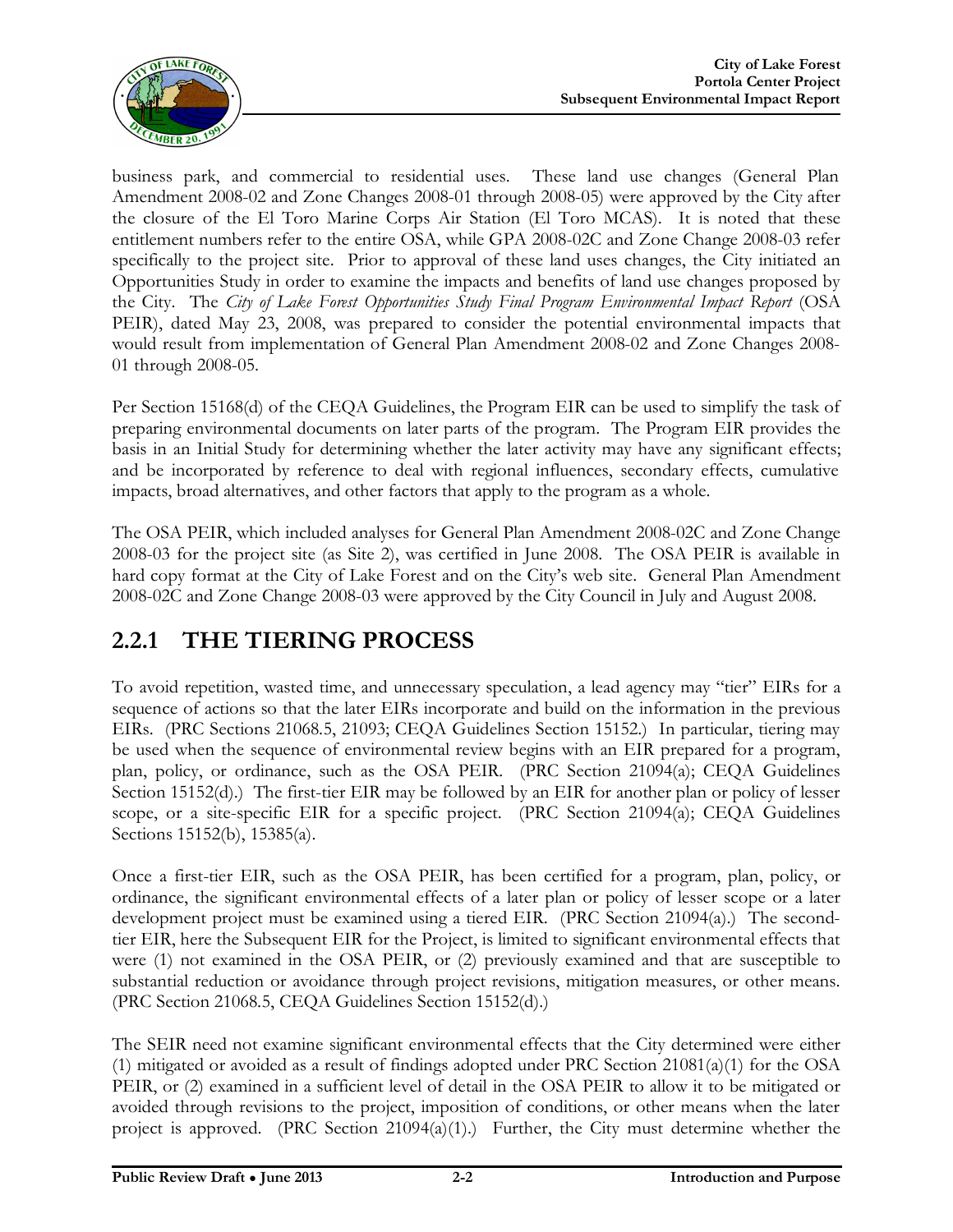

Project may cause significant environmental effects that were not adequately addressed in the OSA PEIR. (CEQA Guidelines Section 15152(f).) The City may conclude that a significant environmental effect has been adequately addressed in the OSA PEIR if it determines, based on an initial study or other analysis, that either of these statutory standards is met. (CEQA Guidelines Section 15152(f)(3).)

Accordingly, as a second-tier EIR, the SEIR should not reexamine significant project-related environmental effects that would be mitigated or avoided through measures resulting from the OSA PEIR, or impacts that were examined in sufficient detail that they can be mitigated or avoided when the later project is approved. (PRC Section 21094(a)(1); CEQA Guidelines Section 15152(f)(3).) The discussion and analysis in the SEIR is therefore limited to significant environmental effects that were not examined in the OSA PEIR, and significant effects that were not examined in sufficient detail to allow mitigation measures to be devised, but that can be mitigated or avoided after further study. (PRC Section 21068.5; CEQA Guidelines Section 15152(d).) As such, where the OSA PEIR examined impacts at a general programmatic level and did not evaluate project-level impacts, the SEIR provides an independent analysis of the Project's significant environmental impacts. (*See e.g., In re Bay-Delta Programmatic Environmental Impact Report Coordinated Proceedings* (2008) 43 Cal. 4th 1143, 1173.)

#### **2.2.2 TIERING FROM THE OSA PEIR**

Where appropriate, this SEIR tiers off the OSA PEIR. As discussed above, under CEQA Guidelines Section 15152, tiering is appropriate when the sequence of analysis follows from an EIR prepared for a general plan, policy, or program to an EIR of lesser scope, or to a site-specific EIR. Under CEQA, the OSA PEIR is considered a first tier document and this SEIR for the proposed project is considered a second tier document. Pursuant to CEQA Guidelines Section  $15152(d)(1)$ and (2), the standard of review for an SEIR is defined as follows:

- *(d) Where an EIR has been prepared and certified for a program, plan, policy, or ordinance consistent with the requirements of this section, any lead agency for a later project pursuant to or consistent with the program, plan, policy, or ordinance should limit the EIR or negative declaration on the later project to effects which:*
	- *(1) Were not examined as significant effects on the environment in the prior EIR; or*
	- *(2) Are susceptible to substantial reduction or avoidance by the choice of specific revisions in the project, by the imposition of conditions, or other means.*

Accordingly, this EIR will focus its analysis on changes to the project or the surrounding circumstances that may have occurred since the City of Lake Forest certified the OSA PEIR. Under principals of tiering, if a first tier document found significant impacts, then the second tier EIR must require implementation of the first tier mitigation measures unless the analysis explains that the measures are not applicable or that other mitigation measures can replace the previous measures and similarly reduce the impacts to a level of insignificance. The OSA PEIR determined that the following significant and unavoidable impacts for Site 2 (the project site) would occur with implementation of the General Plan Amendment 2008-02C and Zone Change 2008-03: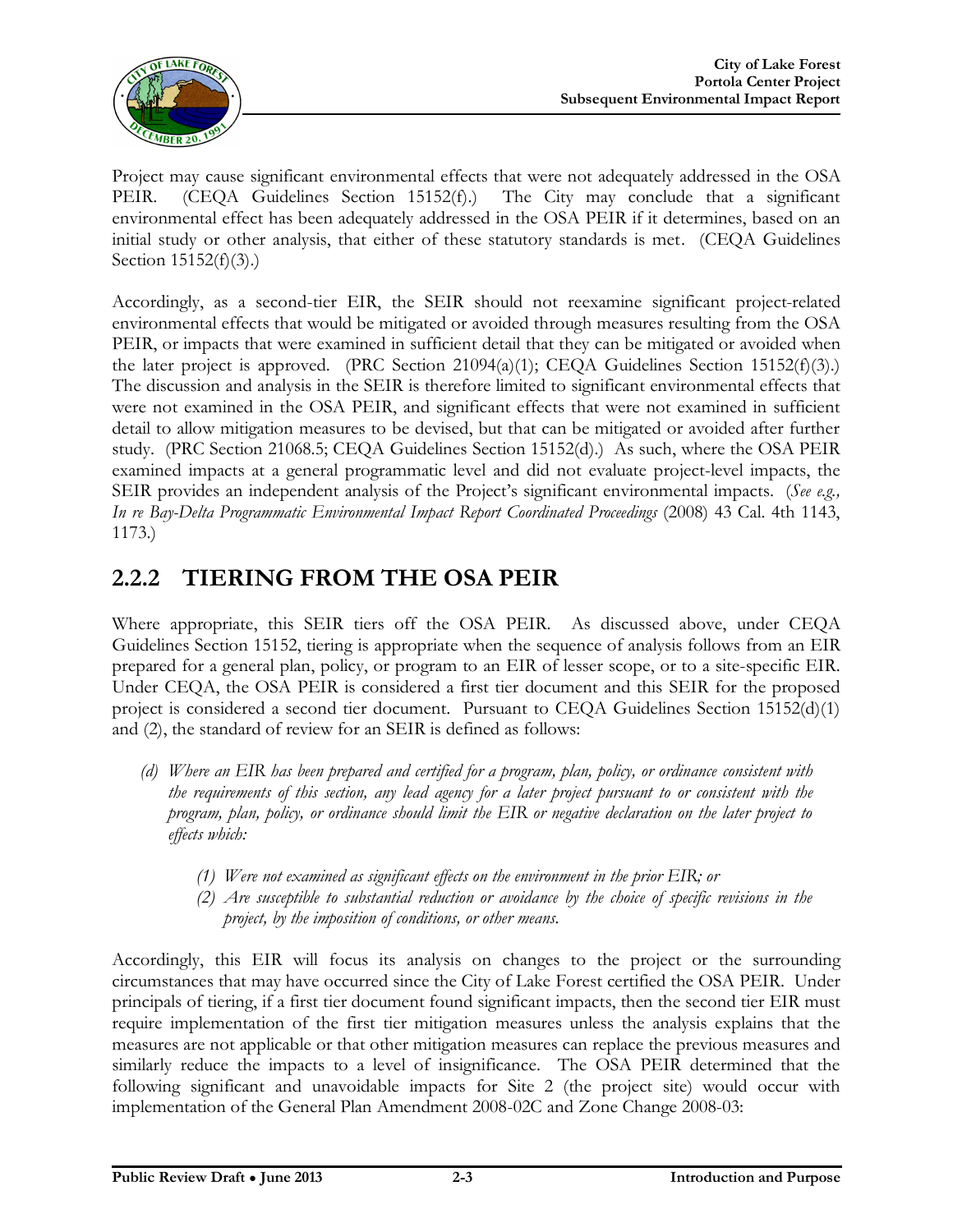

- Light and glare;
- Threshold exceedances established by the SCAQMD and cumulative considerations for air quality;
- Cumulatively considerable incremental contribution to the worldwide increase in Greenhouse Gas emissions;
- Water quality of receiving waterbodies for pesticides only;
- Cumulative long-term (2030 General Plan buildout) conditions for noise; and
- Inducing substantial population growth.

All other impacts were found to be less than significant through the existing standards, regulations, and/or mitigation measures imposed under the OSA PEIR. As discussed previously, this SEIR is "tiered" from the OSA PEIR. As defined under *CEQA Guidelines* Section 15385, "tiering" refers to the analysis of general matters in broader, programmatic EIRs (such as the OSA PEIR) with subsequent narrower EIRs for individual projects that concentrate on site-specific issues and incorporate by reference the general discussions in the programmatic EIR. CEQA and the CEQA Guidelines encourage the use of tiered EIRs to reduce delays and excessive paperwork in the environmental review process. This is accomplished in tiered EIRs by eliminating repetitive analyses of issues that were adequately addressed in the Program EIR and by incorporating those analyses by reference. The tiering of the environmental analysis for the proposed project allows this SEIR to rely on the OSA PEIR (incorporated by reference) for: (1) a discussion of general background and setting information for environmental topic areas; (2) overall growthrelated issues; (3) issues that were previously evaluated in sufficient detail in the OSA PEIR and for which there is no significant new information or changed circumstances that would require further analysis; and (4) cumulative impacts. For those impacts that were determined to be significant and unavoidable for Site 2 in the OSA PEIR, and which will remain significant and unavoidable with the implementation of the Project, the SEIR is not required to, and does not provide, duplicative analysis. Certain environmental analyses from the OSA PEIR are reiterated in this SEIR to provide a comprehensive analysis of the environmental factors, but the inclusion of such analyses is not intended to provide a basis for reconsidering the City's certification of the OSA PEIR and its approval of the OSA General Plan Amendment.

### **2.3 COMPLIANCE WITH CEQA**

#### **PUBLIC REVIEW OF DRAFT EIR**

In accordance with Sections 15087 and 15105 of the *CEQA Guidelines*, this Draft EIR will be circulated for a 45-day public review period. The public is invited to comment in writing on the information contained in this document. Persons and agencies commenting are encouraged to provide information that they believe is missing from the Draft EIR and to identify where the information can be obtained. All comment letters received will be responded to in writing, and the comment letters, together with the responses to those comments, will be included in the Final SEIR.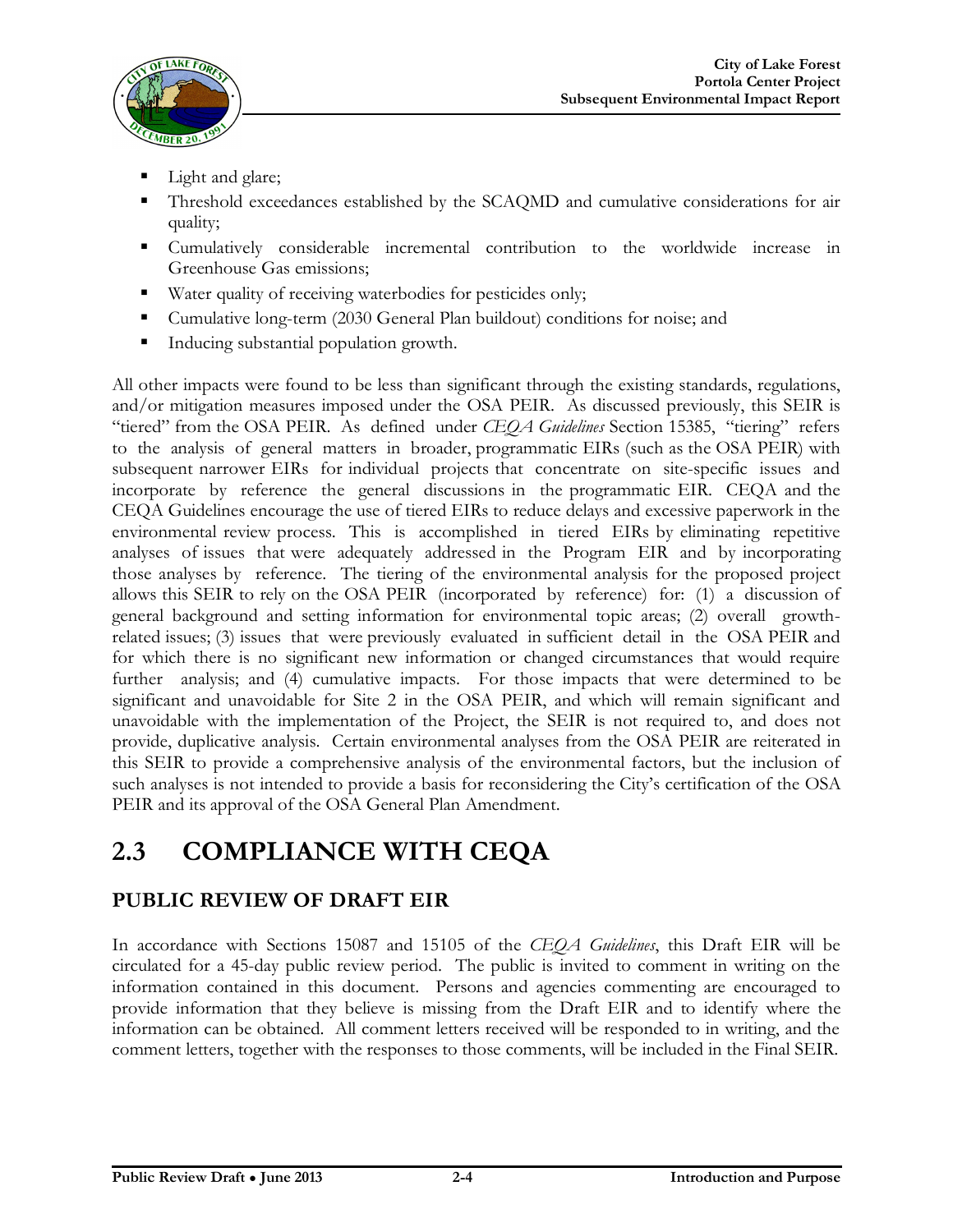

Comment letters should be sent to:

City of Lake Forest, Development Services Department 25550 Commercentre Drive, Suite 100 Lake Forest, California 92630 Attn: Ms. Carrie Tai, AICP, Senior Planner

#### **FINAL EIR**

This DSEIR is being circulated alone, without the OSA PEIR, for public review for a period of 45 days. Interested agencies and members of the public are invited to provide written comments on the DSEIR to the City of Lake Forest address shown on the title page of this document. Upon completion of the 45-day review period, the City of Lake Forest will review all written comments received and prepare written responses for each comment. A Final SEIR will then be prepared incorporating all of the comments received, responses to the comments, and any changes to the Draft SEIR that result from the comments received. The OSA PEIR, as revised by the Final SEIR, will be considered by the City of Lake Forest for certification, consistent with CEQA Guidelines, Section 15163.

All persons who commented on the DSEIR will be notified of the availability of the FSEIR and the date of the public hearing before the City. The DSEIR is available to the general public for review at the locations listed below. It is also available for review on the City's website at: <http://www>. lakeforestca.gov/portolacenterEIR.

- Development Services Department Lake Forest City Hall 25550 Commercentre Drive, Suite 100 Lake Forest, CA 92630
- Foothill Ranch Branch Library 27002 Cabriole Lake Forest, CA 92610
- El Toro Branch Library 24672 Raymond Way Lake Forest, CA 92630

### **2.4 EIR SCOPING PROCESS**

#### **NOTICE OF PREPARATION AND MODIFIED INITIAL STUDY**

The City of Lake Forest adapted the standard Appendix G (Initial Study) checklist to address the factors in Public Resources Code, Section 21166 and State CEQA Guidelines, Section 15162. This checklist is known throughout this document as a "Modified Initial Study." After preparation of a Modified Initial Study for the proposed project, the City of Lake Forest determined that a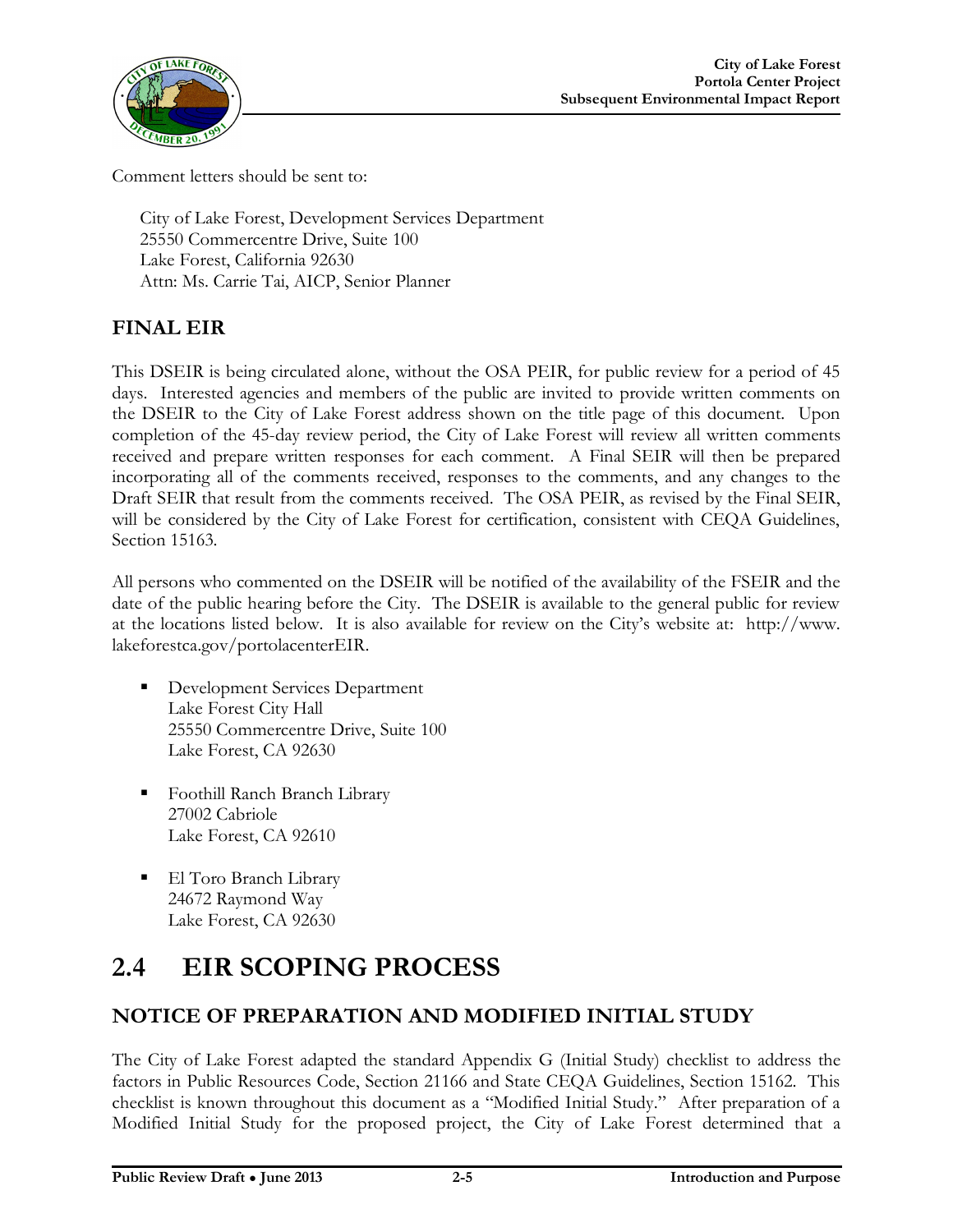

Subsequent analysis to the OSA PEIR would be required for the proposed project and issued a Notice of Preparation (NOP) and Modified Initial Study on June 15, 2012 (refer to Appendix 11.1). Comments received during the public review period, which ended on July 16, 2012 and included a Scoping Meeting on July 10, 2012. This SEIR has taken into consideration all the comments received in response to the NOP. Copies of the comment letters that were received during the public review period for the Modified Initial Study and as part of the Scoping meeting can be found in Appendix 11.1.

The NOP process was used to determine scope of the environmental issues to be addressed in this SEIR. Based on the NOP and the Modified Initial Study, certain environmental categories were identified as having the potential for significant environmental impacts over and above those found in the OSA PEIR. Issues identified as New Potentially Significant Impact in the Modified Initial Study are addressed in detail in this DSEIR. Issues identified as No New Impact/No Impact in the Modified Initial Study are not addressed beyond the discussion contained in the Modified Initial Study. Refer to the Modified Initial Study in Appendix 11.1 to this SEIR for a discussion of how these initial determinations were made.

The Modified Initial Study considers two options for the sports park to be provided as a part of the proposed project. Consistent with the terms of the Development Agreement, Applicant had proposed to provide an onsite 8.0-acre Sports Park Site Component within the boundaries or the project site, or alternatively, to implement the Rados Park Site Option, where the Applicant would participate in the acquisition of the offsite Rados property (to be utilized for the City's sports park) and develop residential units where the onsite Sports Park Site Component would have been located. Since the issuance of the Modified Initial Study, the Applicant has determined to proceed with the Rados Park Site Option, which is the option that is evaluated in this SEIR.

### **2.5 FORMAT OF THE DRAFT EIR**

Based upon the Modified Initial Study, City of Lake Forest staff determined that a SEIR should be prepared for the proposed project because there was new information of substantial importance that showed the proposed project would have one or more significant effects not discussed in the OSA PEIR or its Addendum. The scope of the SEIR was determined based upon the City of Lake Forest's Modified Initial Study, comments received in response to the NOP, and comments received at the scoping meeting conducted by the City of Lake Forest. Pursuant to Sections 15126.2 and 15126.4 of the State CEQA Guidelines.

The SEIR is organized into 11 sections, as follows:

- Section 1.0, *Executive Summary*, provides a brief project description and summary of the environmental impacts and mitigation measures.
- Section 2.0, *Introduction and Purpose*, provides CEQA compliance information.
- Section 3.0, *Project Description*, provides a detailed project description indicating project location, background, and history; project characteristics, phasing, and objectives; as well as associated discretionary actions required.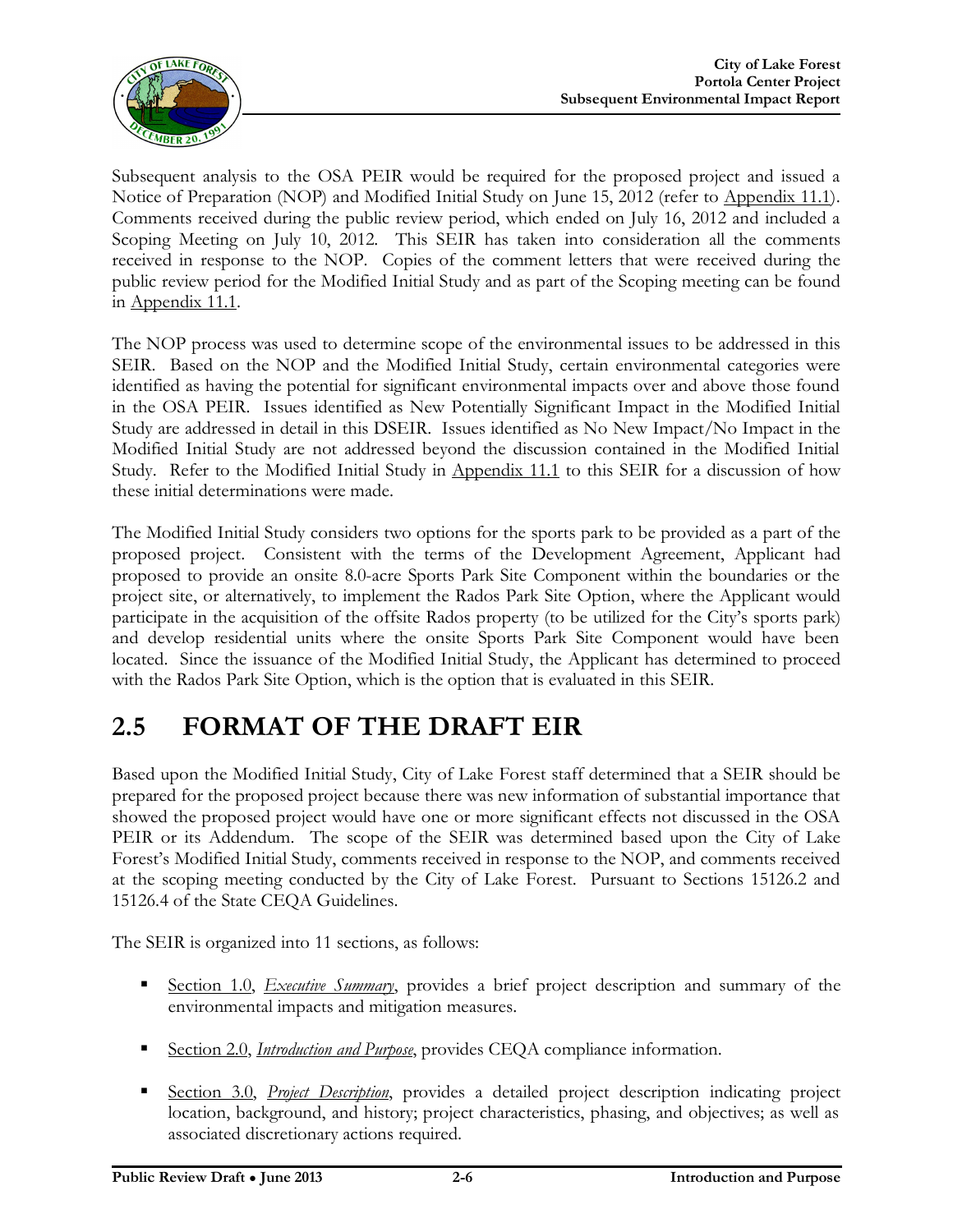

- Section 4.0, *Basis for the Cumulative Analysis*, describes the approach and methodology for the cumulative analysis.
- Section 5.0, *Environmental Analysis*, contains a detailed environmental analysis of the existing conditions, project impacts, recommended mitigation measures, and unavoidable adverse impacts for a number of environmental topic areas.
- Section 6.0, *Other CEQA Considerations*, discusses significant environmental changes that would be involved in the proposed action, should it be implemented. The project's growthinducing impacts, including the potential for population growth, are also discussed.
- Section 7.0, *Alternatives to the Proposed Action*, describes a reasonable range of alternatives to the project or to the location of the project that could avoid or substantially lessen the significant impact of the project and still feasibly attain the basic project objectives.
- Section 8.0, *Effects Found Not to be Significant*, provides an explanation of potential impacts that have been determined not to be significant.
- Section 9.0, *Organizations and Persons Consulted*, identifies all Federal, State, or local agencies, other organizations, and individuals consulted.
- Section 10.0, *Bibliography*, identifies reference sources for the SEIR.
- Section 11.0, *Appendices*, contains technical documentation for the project.

### **2.6 RESPONSIBLE AND TRUSTEE AGENCIES**

Certain projects or actions undertaken by a Lead Agency require subsequent oversight, approvals, or permits from other public agencies in order to be implemented. Such other agencies are referred to as Responsible Agencies and Trustee Agencies. Pursuant to Sections 15381 and 15386 of the *CEQA Guidelines*, as amended, Responsible Agencies and Trustee Agencies are respectively defined as follows:

*"Responsible Agency" means a public agency, which proposes to carry out or approve a project, for which [a] Lead Agency is preparing or has prepared an EIR or Negative Declaration. For the purposes of CEQA, the term "responsible agency" includes all public agencies other than the Lead Agency, which have discretionary approval power over the project. (Section 15381)*

*"Trustee Agency" means a state agency having jurisdiction by law over natural resources affected by a project, which are held in trust for the people of the State of California. Trustee Agencies include; The California Department of Fish and Game, The State Lands Commission; The State Department of Parks and Recreation and The University of California with regard to sites within the Natural Land and Water Reserves System. (Section 15386)*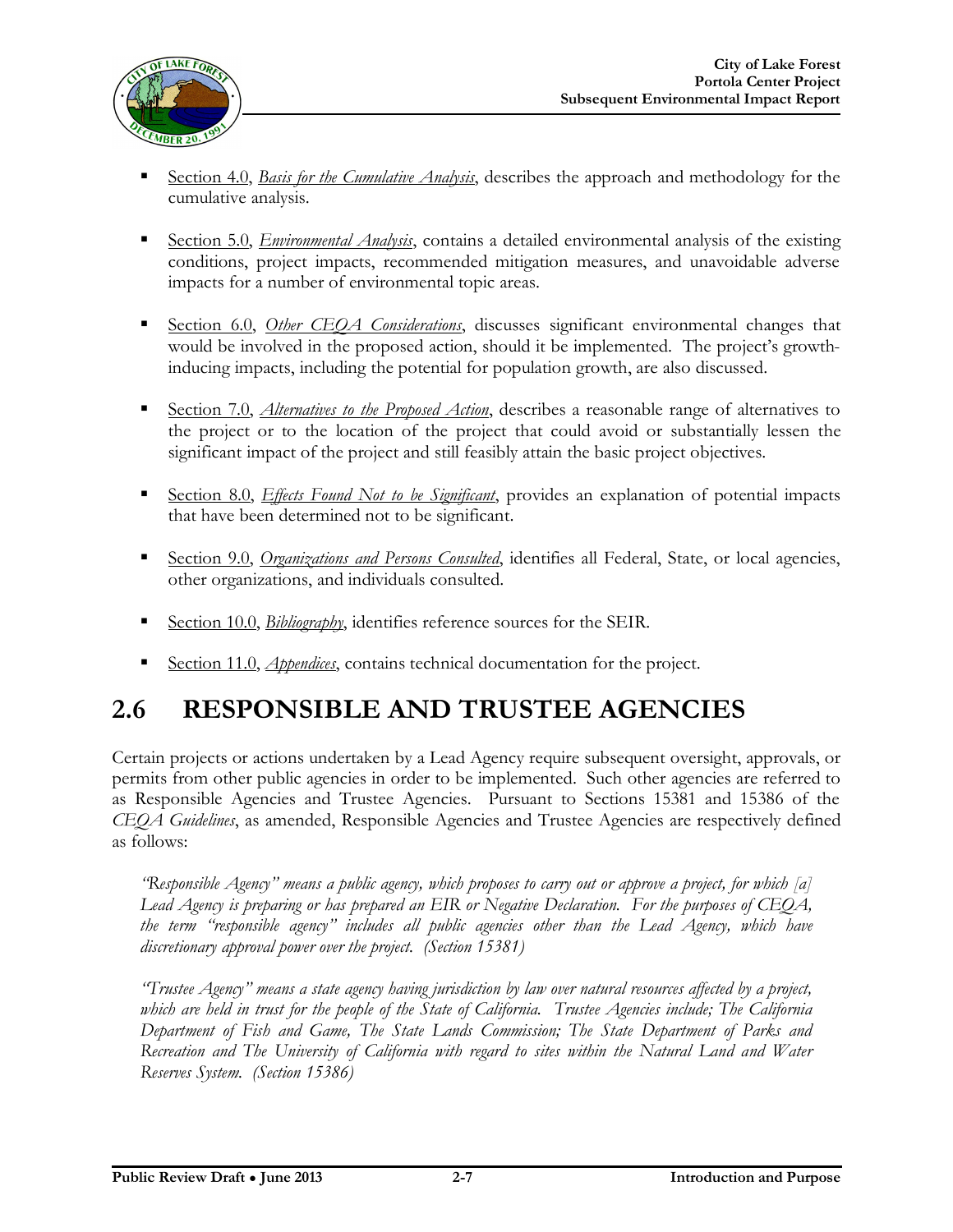

Responsible and Trustee Agencies and other entities that may use this SEIR in their decision-making process or for informational purposes include, but may not be limited to, the following:

- San Diego Regional Water Quality Control Board;
- South Coast Air Quality Management District;
- Southern California Association of Governments;
- California Department of Fish and Wildlife;
- California Department of Transportation;
- **State Water Resources Control Board;**
- U.S. Army Corps of Engineers;
- **Irvine Ranch Water District;**
- Orange County Fire Authority;
- Nature Reserve of Orange County; and
- **U.S.** Fish and Wildlife Service.

### **2.7 INCORPORATION BY REFERENCE**

Pertinent documents relating to this EIR have been cited in accordance with Section 15150 of the *CEQA Guidelines*, which encourages incorporation by reference as a means of reducing redundancy and length of environmental reports. The following documents are hereby incorporated by reference into this SEIR. Information contained within these documents has been utilized for each section of this SEIR. These documents are available for review at the City of Lake Forest Development Services Department, located at 25550 Commercentre Drive, Suite 100, Lake Forest, California, 92630.

**City of Lake Forest General Plan, dated June 21, 1994 and Amended on July 20, 2010.**<sup>1</sup> The City of Lake Forest General Plan (General Plan) serves as a policy guide for determining the appropriate physical development and character of the City of Lake Forest (City). The General Plan is founded upon the community's vision for the City and expresses the community's long-term goals. Implementation of the General Plan would ensure that future development projects are consistent with the community's goals and that adequate urban services are available to meet the needs of new development.

The General Plan contains goals, policies, and plans which are intended to guide land use and development decisions. The General Plan consists of a Land Use Policy Map and the following six elements or chapters, which together fulfill the State requirements for a General Plan:

- o Land Use;
- o Housing;
- o Circulation;
- o Recreation and Resources;

 $\overline{a}$ <sup>1</sup> The Housing Element was amended on September 21, 2010. While the General Plan and its supporting documents may be incorporated by reference and relied upon, pursuant to the Development Agreement (described, below) only the version of the General Plan in place as of June 1, 2008 applies to the project.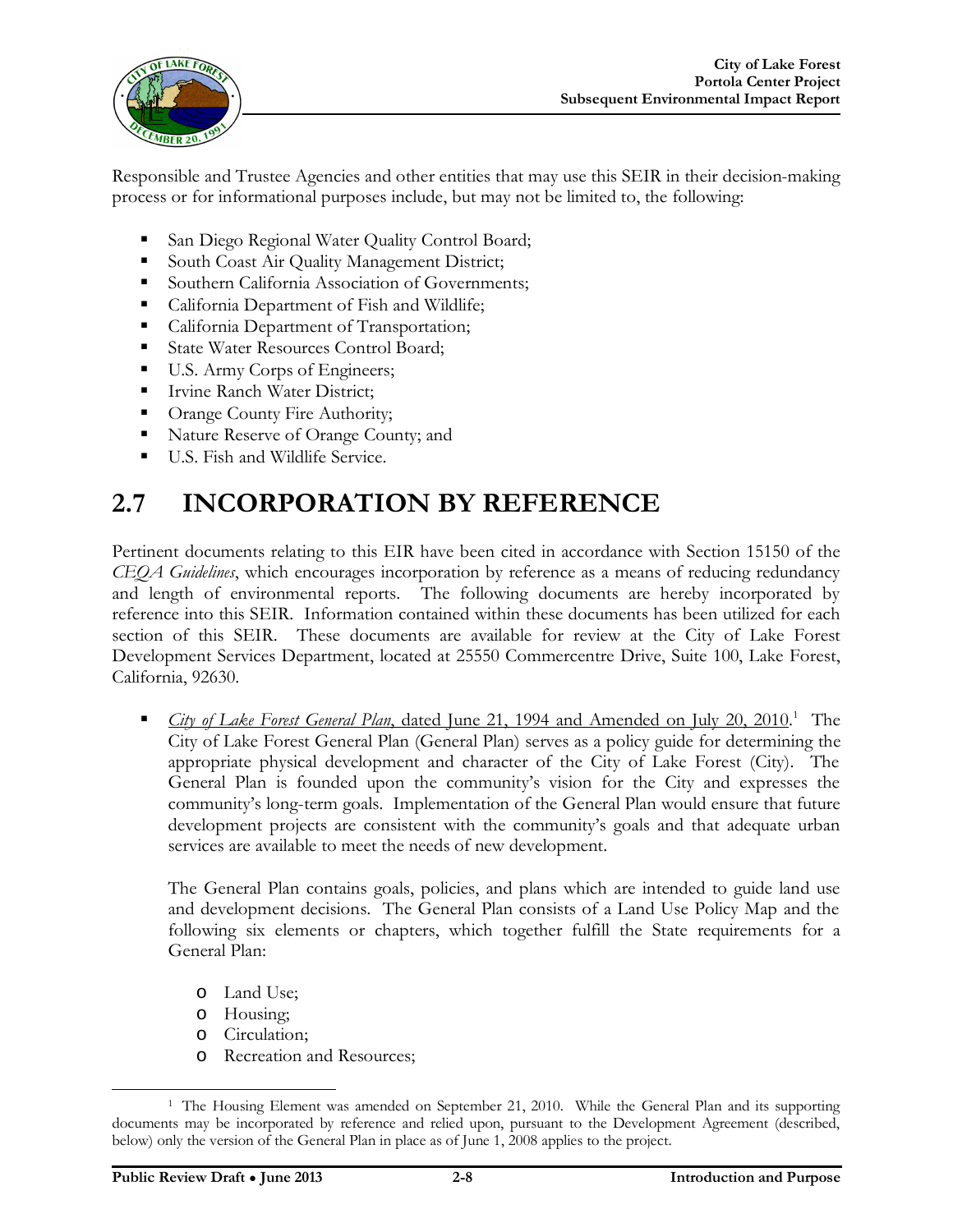

- o Safety and Noise; and
- o Public Facilities/Growth Management.

Seven supporting documents were produced during preparation of the General Plan, including the Lake Forest Master Environmental Assessment (Lake Forest MEA) and the General Plan Master Environmental Impact Report (Master EIR). These documents provide substantial background information for the General Plan. The General Plan and supporting documentation were used throughout this SEIR as sources of baseline data.

- *City of Lake Forest Municipal Code* (codified through Ordinance No. 202, passed January 19, 2010 [Supplement No. 13]).<sup>2</sup> The City of Lake Forest Municipal Code (Municipal Code) consists of all the regulatory, penal, and administrative ordinances of the City of Lake Forest. It is the method the City uses to implement control of land uses, in accordance with General Plan goals and policies. Title 9 of the Municipal Code, *City of Lake Forest Zoning Code* (Zoning Code), identifies land uses permitted and prohibited according to the zoning category of particular parcels. The Zoning Code is referenced throughout this SEIR for descriptions and requirements of the City's regulatory framework.
- *Retaining Wall Design Guidelines*. The *Retaining Wall Design Guidelines*, approved by the Lake Forest City Council on June 15, 2010, are an outgrowth of the goals and policies of the Land Use Element of the General Plan pertaining to ensuring that new development is compatible with the community and that a distinctive image and identity is created. The objective of the Guidelines is to ensure that proposed retaining walls are constructed in an aesthetically pleasing and high quality manner that fits within the character of the community. These Guidelines include recommended wall heights and setbacks (the higher the wall the larger the recommended setback), compatibility in context of the surrounding area, design features, visual interest, landscape considerations, as well as safety and maintenance considerations.

Although the *Retaining Wall Design Guidelines* were adopted after the approval of the Development Agreement, the Applicant and the City agreed in the June 2010 Implementing Agreement to "work cooperatively with Portola to review proposed retaining wall designs consistent with these Guidelines that allow for the unique conditions of the site, subject to Section 8.1 (Owner's Vested Right) and Section 8.3 (Governing Land Use Regulations) of the Development Agreement." Consistent with the June 2010 Implementing Agreement, the City's staff reviewed the proposed retaining wall designs, and the Applicant presented the proposed retaining wall designs to the Planning Commission in two workshops on September 27, 2012 and January 10, 2013. The proposed project and retaining walls were revised to incorporate input from staff, the public, and the Planning Commission; and these revised retaining walls are the retaining walls discussed and evaluated in this SEIR.

*Portola Hills Planned Community Development Plan and Supplemental Text (Amended by Ordinance* 195, August 5, 2008). The *Lake Forest Planned Community Map* illustrates the City's planned communities and indicates the project site is located within Planned Community 9, *Portola* 

 $\overline{a}$ <sup>2</sup> While the Municipal Code may be incorporated by reference and relied upon, pursuant to the Development Agreement (described, below) only the version of the Municipal Code in place on June 1, 2008 applies to the project.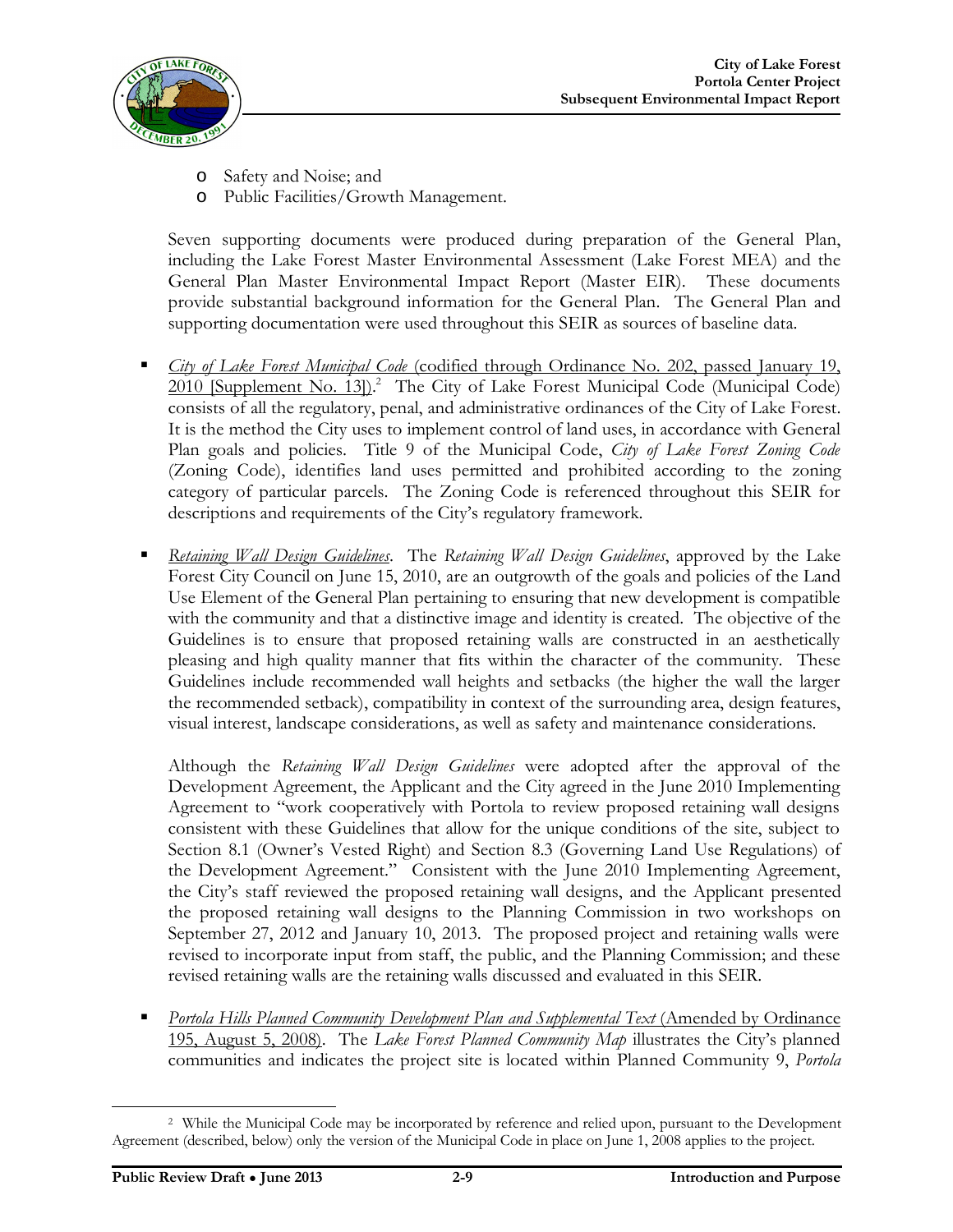

Hills Planned Community.<sup>3</sup> The project site encompasses approximately 195 acres within the southern portion of the 1,006-acre Portola Hills PC. The Portola Hills Planned Community Development Plan and Supplemental Text (Portola Hills Planned Community) constitutes the land use regulations under which development is governed for the Portola Hills Planned Community. The purpose of these regulations is to provide for the development of the Community as a coordinated, comprehensive project. These regulations provide for a "mixed use concept." Provisions are included for submittal and review of projects that may contain a mix of residential, commercial, industrial, recreational, and open space uses.

The Portola Hills Planned Community text was amended as part of the OSA project to remove the business park and commercial zoning designation and replace it with a new residential planned community of up to 1,132 units and up to 178,720 square feet of commercial uses for Site 2, the project site. *ZC (Zone Change) 2008-02 Portola Center Map* depicts the current zoning and indicates the project site is zoned Single-Family, Multi-Family, Mixed-Use, Park, and Open Space.<sup>4</sup>

- *City of Lake Forest CEQA Significance Thresholds Guide*, dated November 20, 2001 (revised March 2009). The *City of Lake Forest CEQA Significance Thresholds Guide* was prepared for the review of projects, and in the preparation of environmental documents pursuant to CEQA. CEQA requires the analysis of discretionary projects to disclose their potential effects on the environment. The *City of Lake Forest CEQA Significance Thresholds Guide* is a tool that compiles information that is useful in the preparation of environmental documents, and improves the level of consistency, predictability, and objectivity of the City's environmental documents. The Guide provides assistance in evaluating the significance of project impacts for six key topical issues in the City of Lake Forest: traffic, noise, air quality, land use, aesthetics, and water resources. For each topical issue the following information is provided: background information; discussion of relevant standards, planning guidelines, policies etc.; thresholds of significance; and potential mitigation.
- *City of Lake Forest Opportunities Study Final Program Environmental Impact Report (dated May 23,* 2008, certified June 3, 2008). The primary purpose of the *City of Lake Forest Opportunities Study* (*Opportunities Study*) was to amend the City's General Plan and Zoning Code for seven properties consisting of approximately 838 acres from business park, commercial, and open space, to residential, mixed use, park (public facilities), and open space.<sup>5</sup> These seven properties were encumbered by the El Toro MCAS noise contours, as well as lying within the "crash zone" (APZ 2) for El Toro MCAS, which limited potential uses on those sites to only nonresidential uses. These noise contours and crash zone encumbrances are no longer necessary, as the El Toro MCAS is no longer used for air station or airport uses (nor is this facility planned for future air station or airport uses).

<sup>3</sup> City of Lake Forest Website, *Lake Forest Planned Community Map*, <http://www.lakeforestca.gov/> civica/filebank/blobdload.asp?BlobID=3595, Accessed October 11, 2011.

<sup>4</sup> City of Lake Forest Website, *Portola Hills Planned Community Development Plan & Supplemental Text ZC 2008-02 Portola Center [Map]*, <http://www.lakeforestca.gov/civica/filebank/blobdload.asp?BlobID=3597>, Accessed October 11, 2011.

<sup>5</sup> Although, the OSA involved seven properties, it involved only five participants.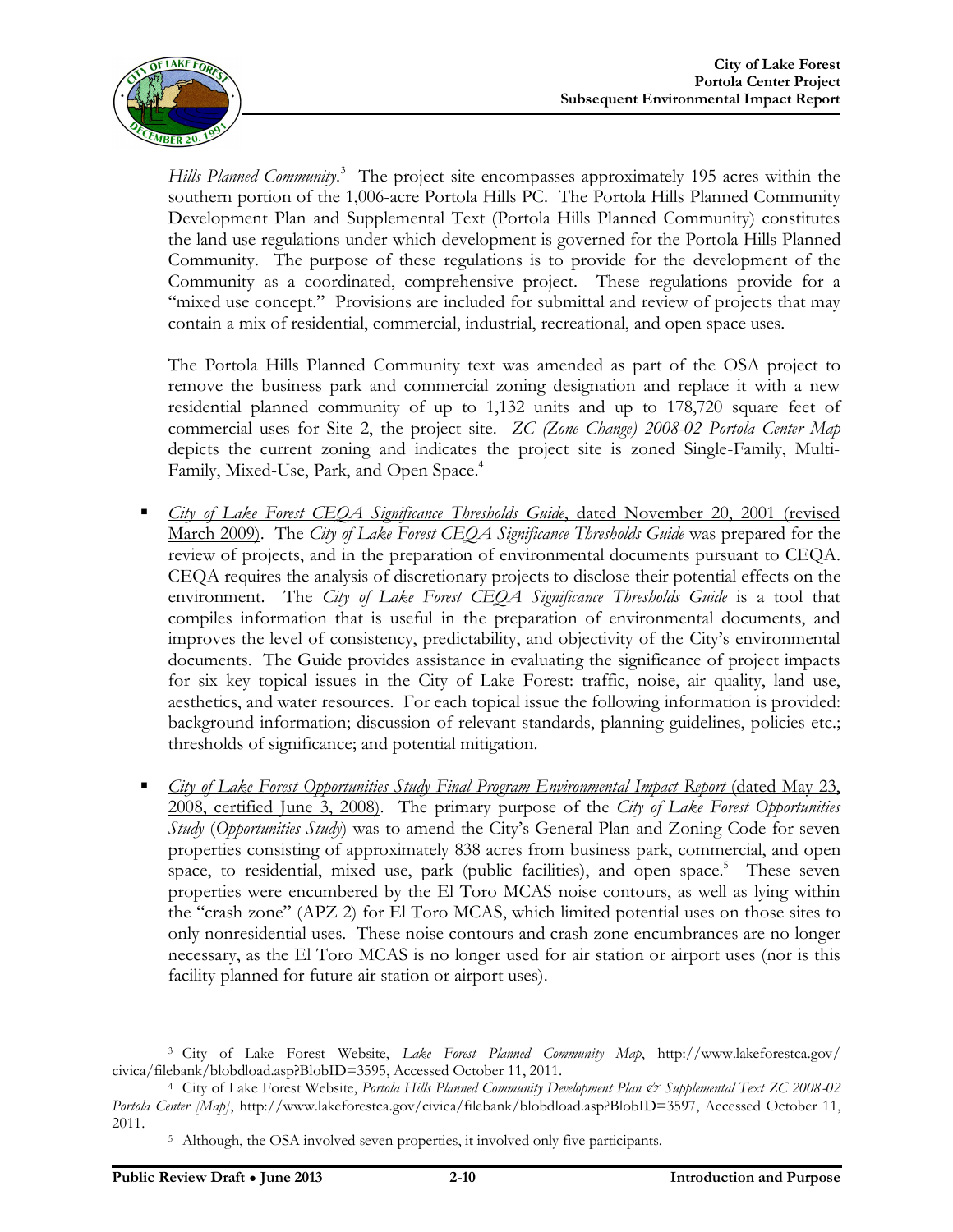

The project analyzed in the OSA PEIR included a GPA and ZC of 838 acres of vacant lands in the OSA on seven parcels. The GPA and ZC considered development of 5,415 dwelling units (DUs), approximately 50 acres of neighborhood parks, up to 45 acres of public facilities (sports park and Community Center/Civic Center), and 648,720 square feet (SF) of commercial development.

The Notice of Preparation (NOP) identified potentially significant impacts associated with the construction and/or operation of the OSA project regarding the following issue areas:

- o Aesthetics and Visual Resources;
- o Agricultural Resources;
- o Air Quality;
- o Biological Resources;
- o Cultural Resources;
- o Geology/Soils and Mineral Resources;
- o Greenhouse Gas Emissions;
- o Hazards and Hazardous Materials;
- o Hydrology/Water Quality;
- o Land Use/Planning;
- o Noise;
- o Population/Housing;
- o Public Services;
- o Recreation;
- o Transportation/Traffic; and
- o Utilities/Service Systems.

The OSA PEIR addresses the issues referenced above and identifies potentially significant environmental impacts, including the OSA project-specific and cumulative effects, in accordance with the provisions set forth in CEQA and the *CEQA Guidelines*. In addition, the OSA PEIR recommends feasible mitigation measures, where possible, that would avoid or lessen adverse environmental effects of the OSA project. The OSA PEIR concluded that the following significant and unavoidable impacts would occur with implementation of the OSA project:

- o Air Quality (Threshold exceedances established by the South Coast Air Quality Management District and cumulative considerations for air quality);
- o Hydrology (Water quality of receiving water bodies for pesticides only);
- o Cumulatively considerable incremental contribution to the worldwide increase in Greenhouse Gas emissions;
- o Noise (Cumulative long-term (2030 General Plan buildout) conditions for noise); and
- o Population and Housing (Inducing substantial population growth).

All other impacts were found to be less than significant through the existing standards, regulations, and mitigation measures imposed under the OSA PEIR.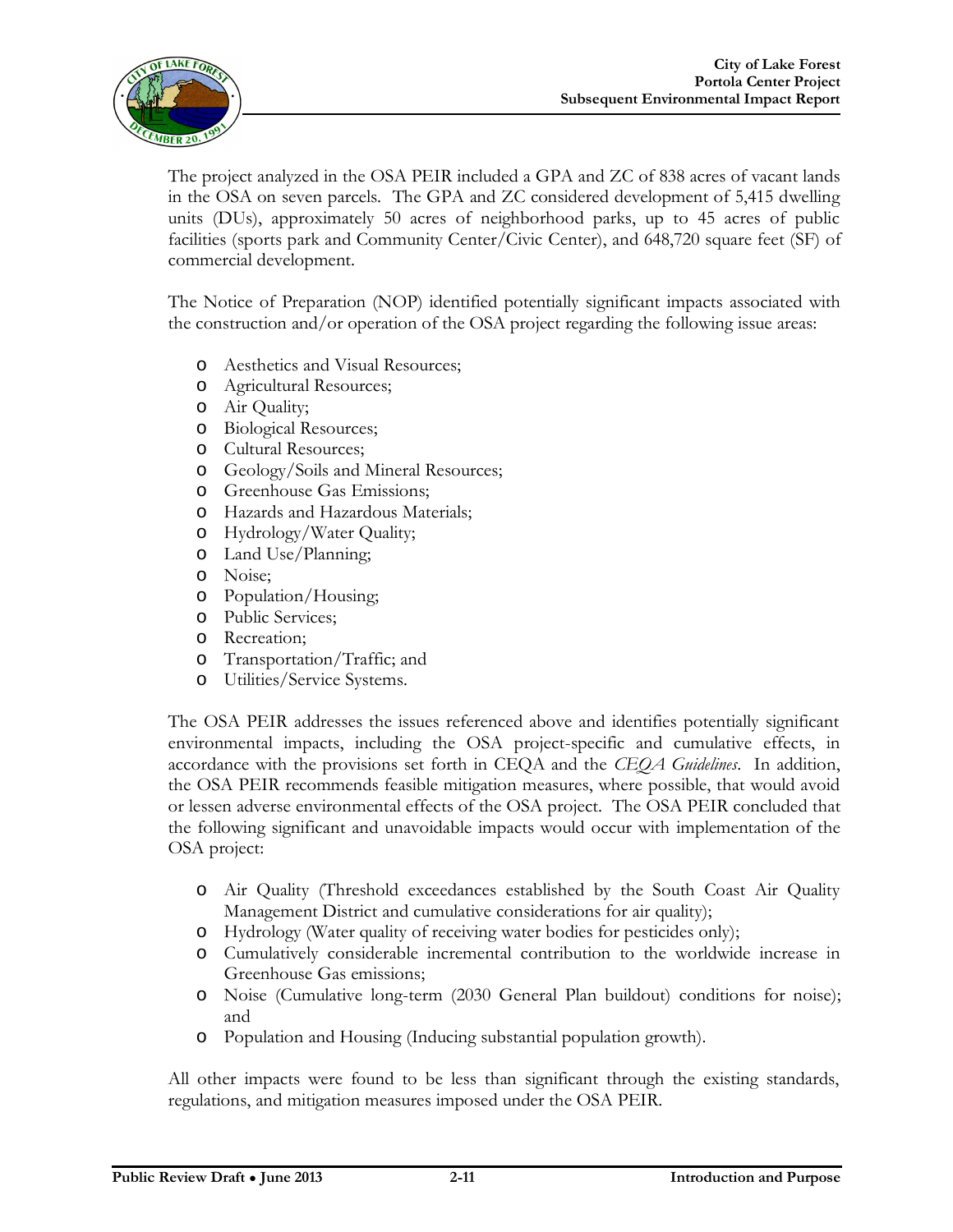

The Portola Center project site, the subject of this SEIR, involves approximately 195 acres generally surrounding the intersection of Glenn Ranch Road and Saddleback Ranch Road, in the northeastern portion of the OSA. As indicated in OSA PEIR Table 2-3 and Figure 2-4, the project site is identified as Site 2 of the OSA, which consists of approximately 243 acres. The approximately 48-acre difference between Site 2, as analyzed in the OSA PEIR, and the currently proposed project site is due to several open space dedications that were made by the property owners, which reduced the size of the property from approximately 243 acres to 195 acres. Approximately 32 acres of the 48 acres of open space have been dedicated to satisfy a Minor Amendment to the Natural Community Conservation Plan and Habitat Conservation Plan for the County of Orange Central and Coastal Subregion (NCCP/HCP) (see below for a discussion of the Minor Amendment) and partially mitigated the project's impacts to covered habitat, including, but not limited to, mature and disturbed Coastal Sage Scrub and southern cactus scrub.

According to OSA PEIR Table 2-5, the OSA PEIR assumed development of a maximum of 1,132 DUs, 178,720 SF of commercial uses, 10.0 acres of Neighborhood Parks, and public facilities (including a transportation network) on Site 2.

Subsequent to public review of the OSA Draft PEIR, the City identified a new alternative (Alternative 7), which was a combination of several of the alternatives discussed in the OSA Draft PEIR and recirculated OSA Draft PEIR.<sup>6</sup> From among the seven development alternatives analyzed in the OSA PEIR, the environmentally superior alternative was concluded to be Alternative 7 (Hybrid Alternative). According to OSA PEIR Table 7.4-1, Alternative 7 assumed a maximum of 930 DUs, 40,000 SF of commercial uses, and 8.0 acres of Neighborhood Park on Site 2 (the project site).<sup>7</sup> Alternative 7's proposed land uses residential, commercial, and Neighborhood Park - for Site 2 were approved by the City Council on July 1, 2008, as GPA 2008-02B, ZC 2008-02, and a Development Agreement. In addition, the OSA PEIR discussed the OSA's potential global climate change impacts and found them to be significant and unavoidable. It also included an updated impact analyses on Hydrology, Schools, Water Supply, and Traffic and Transportation in relation to the proposed development of Site 2.

This SEIR will rely on the first tier analysis conducted for Site 2 in the OSA PEIR, and will discuss any changed circumstances or new information that might alter the first tier analysis. The SEIR will also identify those environmental impacts that are new potentially significant or more severe than analyzed in the OSA PEIR.

 *Natural Community Conservation Plan and Habitat Conservation Plan for the County of Orange Central and Coastal Subregion*. The Natural Community Conservation Plan and Habitat Conservation Plan for the County of Orange Central and Coastal Subregion (NCCP/HCP) was reviewed and approved by the California Department of Fish and Game (CDFG) and the United States Fish and Wildlife Service (USFWS) in 1996. The Subregion is a 208,000-acre area that includes the central portion of Orange County, including the area from the coastline inland

 $\overline{a}$ 

<sup>6</sup> The term "OSA PEIR" means the OSA Draft PEIR and the OSA Recirculated Draft PEIR.

<sup>7</sup> The Development Agreement (discussed below) approves the development of a maximum of 930 DUs, 40,000 SF of commercial uses, 5 acres of Neighborhood Park and potentially 8 acres of Sports Park for Site 2.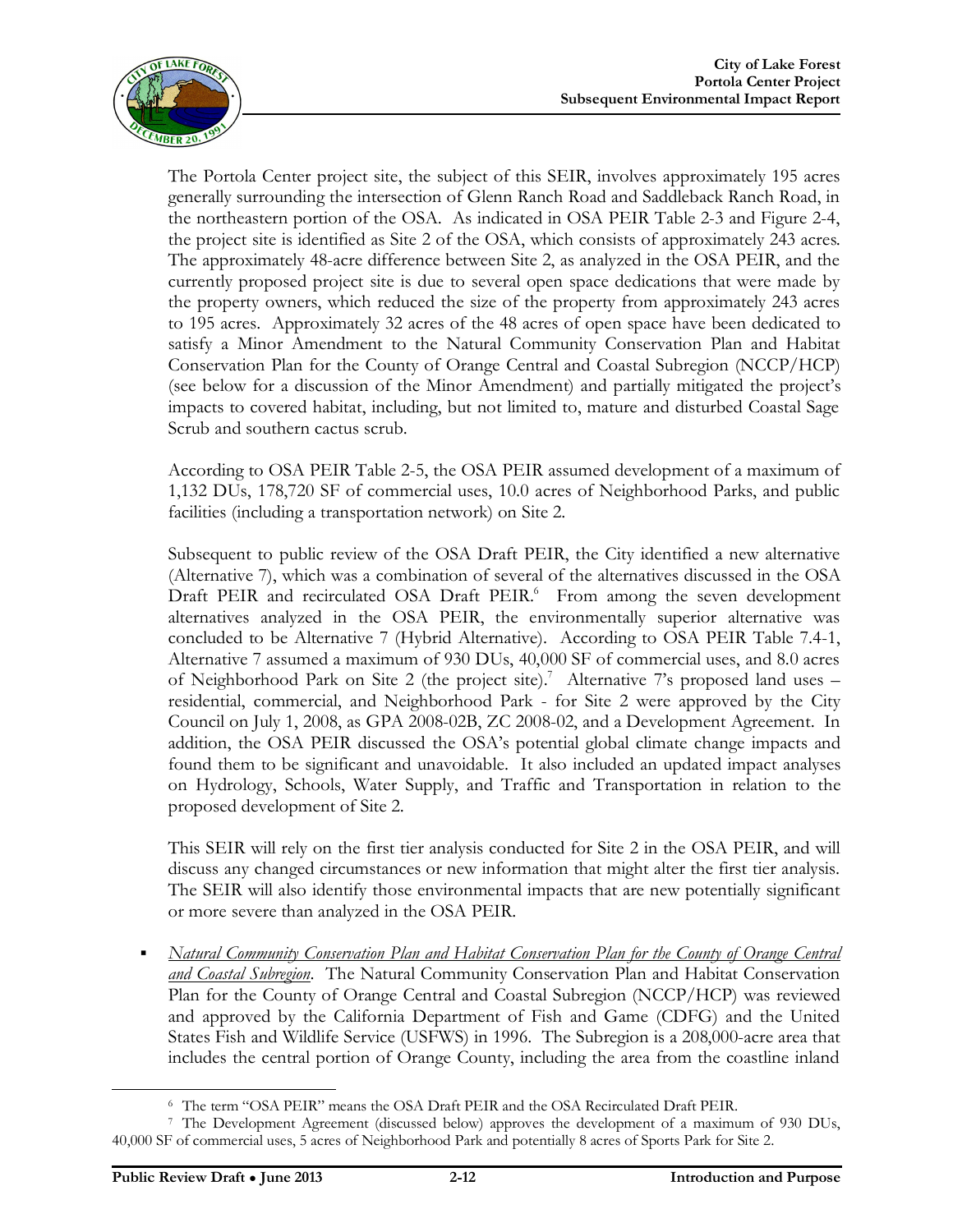

to Riverside County, and from the mouth of the Santa Ana River (Costa Mesa) to the mouth of San Juan Creek (Dana Point). The City and project site are located within the NCCP/HCP's Central and Coastal Subregion, and more specifically located within the Central Subarea. The primary goal of the NCCP/HCP is to protect and manage habitat supporting a broad range of plant and animal populations that are found within the Central and Coastal Subregion. To accomplish this, the NCCP/HCP creates a subregional habitat Reserve System (Reserve) and implements a coordinated program to manage biological resources within the Reserve. Although the City is within the NCCP/HCP planning area, all of the OSA sites including the project site are located outside of the NCCP/HCP's Reserve.

- *NCCP/HCP Boundary Adjustment for Portola Property, June 2009*. In June 2009 the Nature Reserve of Orange County (NROC) approved a boundary adjustment to the NCCP/HCP Reserve to reconcile a mapping error along the southeastern boundary of the project site, thereby removing 28.3 acres from the Reserve. However, 12.07 acres of the project site remained with an "Existing Use" designation as defined by the NCCP/HCP.
- **NCCP/HCP Minor Amendment for Portola Property Mitigation Fee Credit, Submitted by the City of** *Lake Forest, California, March 2010*.The Minor Amendment allows for the development of the Existing Use area and provides for mitigation for the take of species and habitat covered under the NCCP/HCP for development of the property as defined in the Minor Amendment.

The mitigation includes paying a Mitigation Fee calculated based on the applicable NCCP/HCP methodology (Rate) and multiplying the Rate by the number of acres of occupied Coastal Sage Scrub (CSS) depicted on the 1997 Portola Center Biological Survey, subject to certain credits. The credits may include cactus transplantation and permanent preservation of CSS in open space and in the Fuel Modification Zone. In addition, a credit would be given for the dedication of approximately 32 acres of open space to the Reserve System, which may be adjusted accordingly by the City. The Minor Amendment also requires the Applicant prepare a management plan (Management Plan) for non-Reserve habitat, which will be reviewed and approved by the Wildlife Agencies prior to issuance of a Grading Permit for the project. The Management Plan is required to include provisions that ensure conservation of the non-Reserve lands in perpetuity and is also required to establish management obligations for the non-Reserve habitat including identifying a land manager. A *Preconceptual Southern Cactus Scrub Revegetation Plan* was part of the Minor Amendment and according to the terms of the Minor Amendment, would constitute the majority of the Management Plan.

- *Development Agreement Between the City of Lake Forest and USA Portola Properties, LLC, Recorded August 1, 2008*. The Development Agreement Between the City of Lake Forest and USA Portola Properties, LLC (Development Agreement) addresses the following:
	- o Permits residential uses on the Property as opposed to the commercial and industrial uses permitted under the previous Portola Hills Planned Community.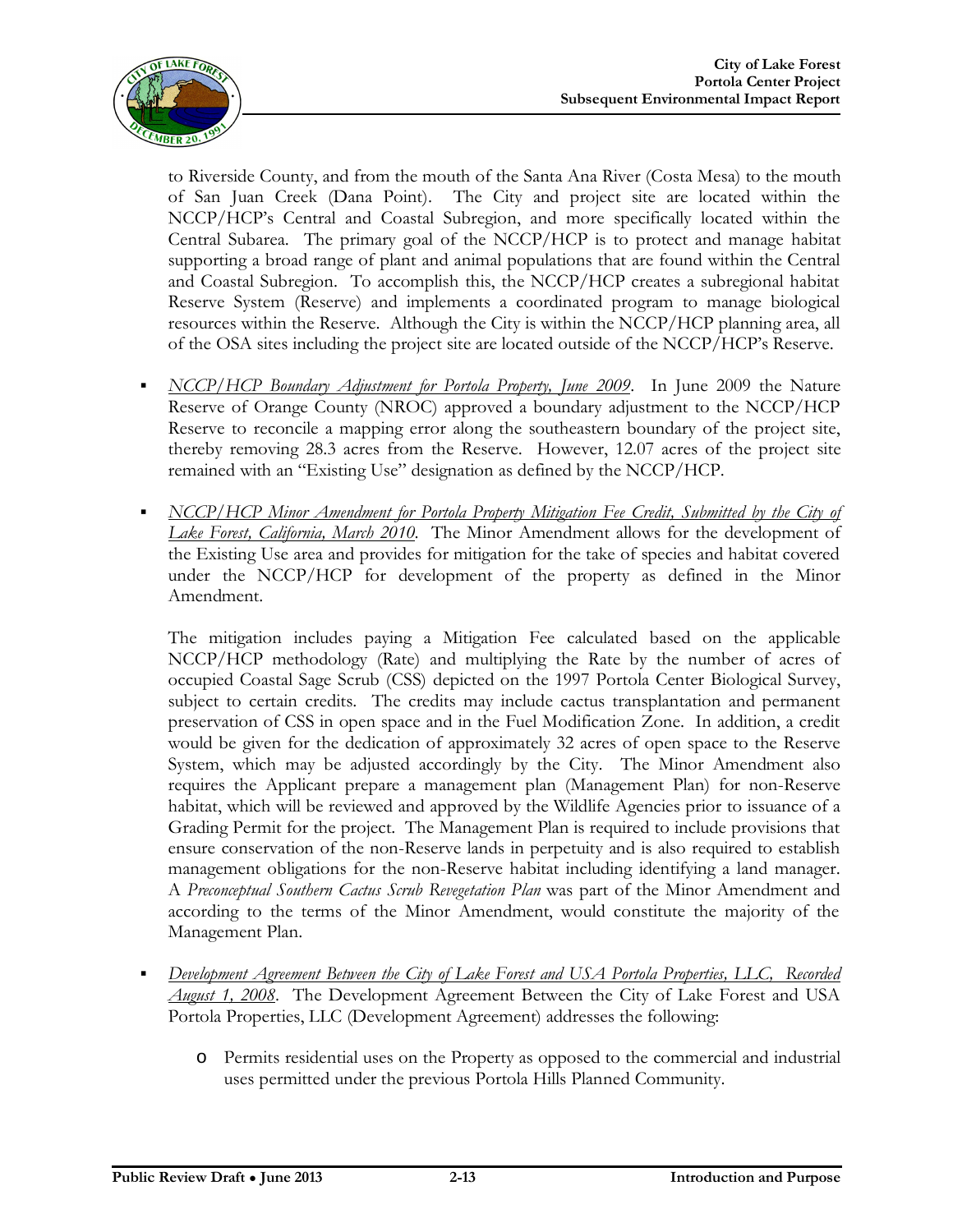

o Ensures that the property owner has provided funding sufficient to provide the adequate and appropriate infrastructure and public facilities required by the development of the Property, and that this infrastructure and the public facilities will be available no later than when required to serve demand generated by development of the Property. Specifically, the Owner agrees to contribute to the development of the following public facilities owned by the City and School District:

#### City Facilities

- Sports Park, City Hall, and Community Center;
- Dedication or acquisition of a park site (Portola Center Park Site, consisting of an on-site 8.0-acre Sports Park and an on-site 5.0-acre Neighborhood Park, Rados Park Site Option, consisting of the Rados site and an on-site 5 acre Neighborhood Park, or Alternative Off-Site Park Site Option, consisting of an off-site park site and an on-site 5.0-acre Neighborhood Park);
- Dedication of neighborhood park land at a rate of 3 net usable acres per 1,000 residents, which shall include the on-site 5.0-acre Neighborhood Park, described above; 8 and
- Lake Forest Transportation Mitigation (LFTM) Improvements.

#### School Facilities

- School Facilities funding and mitigation.
- o Assures that development of the Property occurs in accordance with the City's General Plan, as amended by General Plan Amendment 2008-02.
- o Allows for a maximum of 930 DUs, 40,000 SF of commercial uses, and 5 acres of Neighborhood Park and potentially, 8 acres of Sports Park on Site 2 or acquisition of off-site property in lieu of the on-site Sports Park component.
- *Implementing Agreement, June 9, 2010*. The 2010 Implementing Agreement (2010 IA) addresses the following:
	- o Confirms the City's determination that the development of the Project, including any development on the Existing Use Area and that portion of the Property that was previously designated as "Proposed NCCP Reserve" is consistent with the NCCP/HCP and is in compliance with the Federal Endangered Species Act (FESA) and the California Endangered Species Act (CESA). Further, the IA confirms the City's determination that development of the project, including development on the currently designated "Existing Use Area" and the previously mapped "Proposed NCCP Reserve," is allowable without any further action by the City with respect to the NCCP/HCP, or the FESA and CESA. It confirms Portola's agreement to the

 $\overline{a}$ <sup>8</sup> Under the Development Agreement, an on-site 8.0-acre Sports Park and an on-site 5.0-acre Neighborhood Park may be developed on the project site. Accordingly, the Modified Initial Study analyzes the potential impacts associated with development of up to 20 acres of parkland.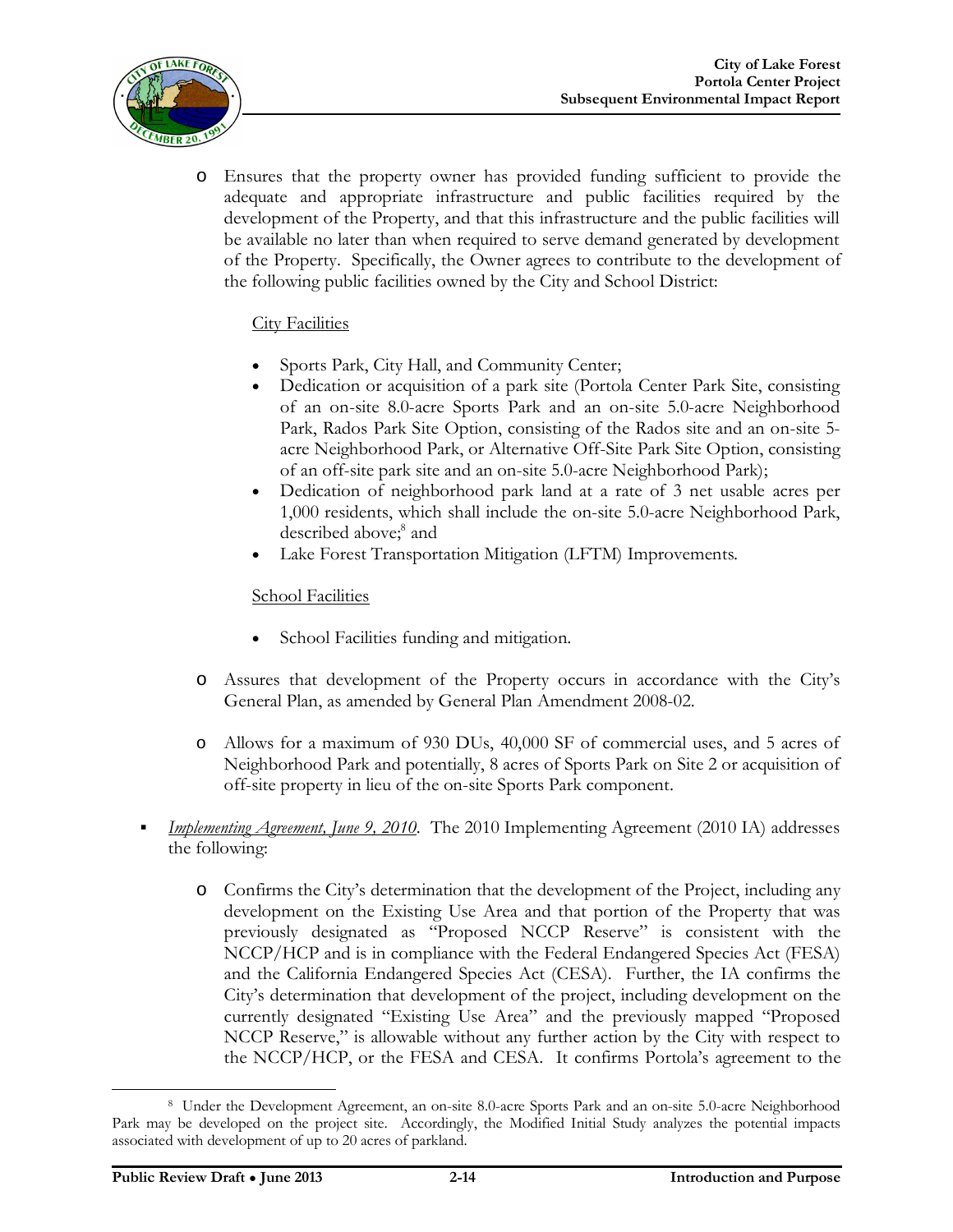

City's determination and recordation of certain Irrevocable Offers to Dedicate and Lot Line Adjustments for certain open space to be added to the Reserve System.

- o Effectuates Portola's agreement to locate residential lots according to a defined "Development Area."
- o Effectuates the City's agreement to use its best efforts to support Portola with respect to the following:
	- A revised land use plan, which will add up to twenty (20) residential lots to the planning area north of Glenn Ranch Road, but the total residential lots shall not exceed what is allowed by the Development Agreement.
	- Proposed retaining walls, including working cooperatively with Portola to review the proposed retaining wall designs consistent with guidelines adopted by the City that allow for the unique conditions of the project site subject to the Development Agreement. The IA notes that City Staff will work cooperatively with Portola to review proposed retaining wall designs consistent with these Guidelines that allow for the unique conditions of the site, subject to Sections 8.1 (Owner's Vested Right) and Section 8.3 (Governing Land Use Regulations) of the Development Agreement.
	- Implementation of appropriate fuel management zones as authorized by the Orange County Fire Authority.
- o Pursuant to the Development Agreement, confirms the project may develop between 10,000 and 40,000 square feet of commercial space in the project and be in compliance with the Development Agreement.
- *Implementing Agreement, June 2013*. The 2013 Implementing Agreement (2013 IA) addresses the following:
	- o Acknowledges City's proceedings to condemn the Rados Park Site, confirms Portola's obligations with respect to the Sports Park Site Component under the Development Agreement, and establishes a schedule for Portola's payment of the Fair Market Value of the Rados Park Site and Condemnation Costs and for City's granting of City Facilities Fees credits.<sup>9</sup>
	- o Confirms Portola's obligations to provide or to facilitate the production of affordable housing under the Affordable Housing Implementation Plan, include Portola's ability to provide Second Units.

 $\overline{a}$ <sup>9</sup> The terms with initial capital letters utilized in this summary are defined in the 2013 IA or the Development Agreement.